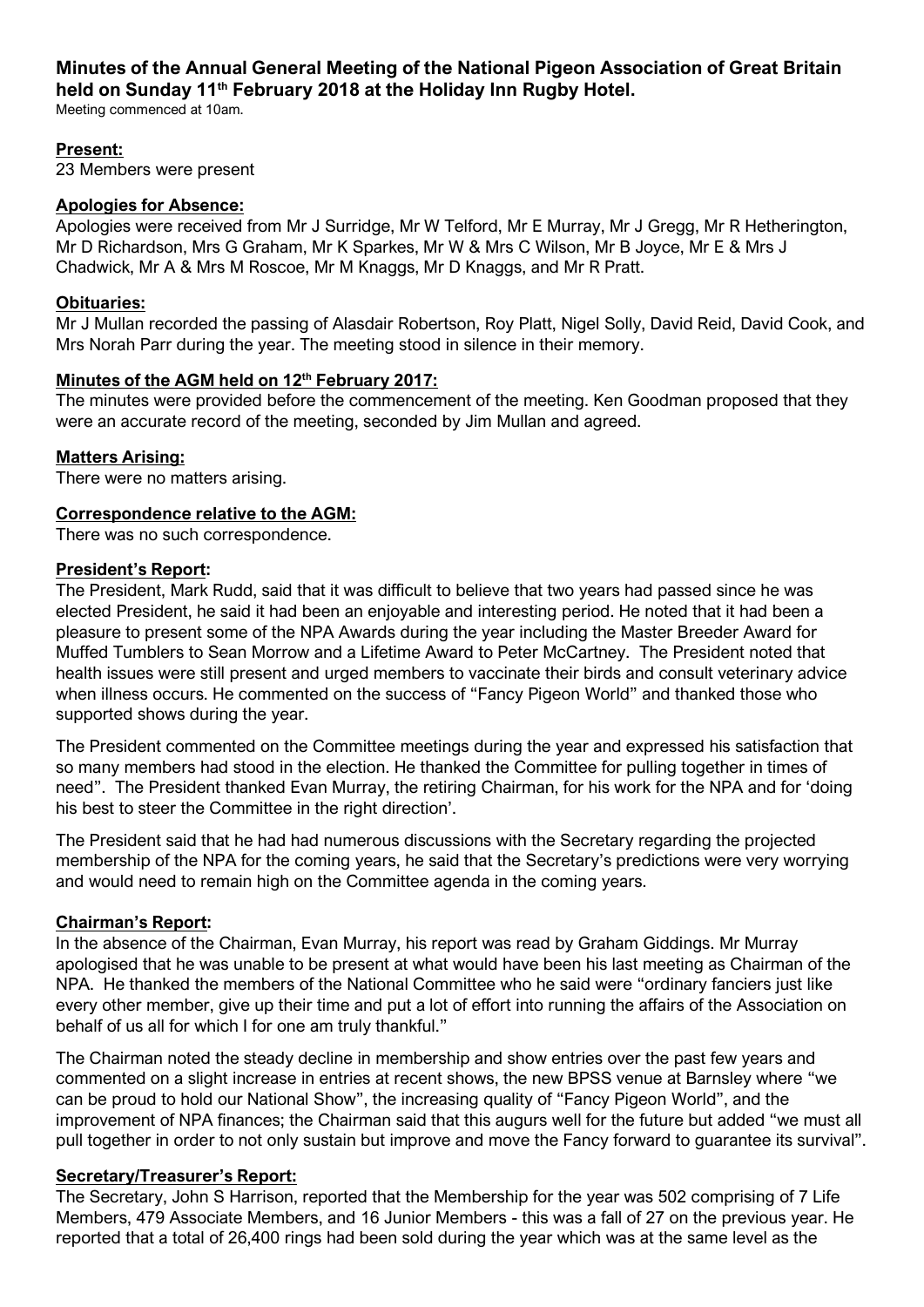previous year. He said that all members must be aware that the Fancy, along with other similar interests, was in decline he said that preliminary predictions suggested that the decline since 2000 would continue at an alarming rate and it was imperative that the Committee should make plans for managing the decline as a matter of great urgency.

The Secretary/Treasurer presented the accounts for the year ending  $31<sup>st</sup>$  August 2017. He said he was pleased to report that the accounts showed a surplus of Income to Expenditure of £4,341 which was similar to the previous year and that the Bank balance stood at £31,891. He said that disappointing that whilst the Association was now in a strong financial position the membership was by contrast in sharp decline.

Richard Henderson thanked the Treasurer for his report and proposed that the Accounts for the year ending 31<sup>st</sup> August 2017 be accepted. The proposal was seconded by Jim Mullan and carried.

## Report on "Fancy Pigeon World":

Graham Bates said that though there had been numerous negative comments regarding "Fancy Pigeon World" in the past, the majority of comments were now supportive of the magazine. He said that it was pleasing to know that in addition to the UK the magazine was now being sent to Australia, Canada, New Zealand, Israel, Iceland, Romania, and Eire.

Graham said that the costs of the magazine for a year were £6,899 (printing, postage, and editors fee) and the income was £2,761 (adverts, cards, sales and subscriptions) plus £5,020 from a capitation fee of £10 per member (ie 502 members). He said that the surplus of £882 helped fund the NPA, adding that the magazine was still a viable venture.

Kevin Pratt said that the magazine was continuing to improve and asked whether there would be any further improvements now that Denise McKeating had taken over as editor. Graham Bates said that one major improvement would be that the closing date for copy and the publication date would be much closer. The President, Mark Rudd, asked that the thanks of the Committee and the members be passed on to Denise McKeating.

## Election of President

Kevin Pratt proposed John Surridge as President, this was seconded by Graham Giddings and carried unanimously. John Surridge was therefore elected to serve as President for 2 years until 2020.

#### Election of Vice President

Graham Bates proposed Ken Goodman MBE as Vice-President, seconded by Graham Giddings. Jodie Rixon proposed Nick Dawyd, this was seconded by Helen Seed.

A paper ballot was taken. Ken Goodman 16 votes, Nick Dawyd 5 votes. Ken Goodman was therefore elected as Vice President for two years until 2020.

#### Declaration of Ballot result

The Scrutineer John Elsdon reported that of the 502 ballot paper sent out 120 were returned representing a return of 23.08% (compared with 14% in 2016).There were no spoiled papers and none declared void. Mr Elsdon commented that 60% of the respondents utilised the 'Ballot' envelopes provided by the NPA and suggested that this should be used in future years.

Election of Management Committee Members.

| N Dawyd      | 59 votes |
|--------------|----------|
| P Littlewood | 84 votes |
| J Mullan     | 35 votes |
| J Rixon      | 60 votes |
| M Rudd       | 83 votes |
| J Vaughan    | 71 votes |

Accordingly, Messrs Paul Littlewood, Mark Rudd, and Jamie Vaughan were elected for 3 years, and Jodie Rixon was elected for 1 year.

#### Proposed amendments to the Constitution and Rules

The scrutineer reported that of the 120 papers returned 8 had not cast a vote. The result of the ballot was:  $100$  votes

| rvı            | TUU VUL <del>U</del> S |
|----------------|------------------------|
| <b>Against</b> | 4 votes                |
|                |                        |

The amendments were therefore carried.